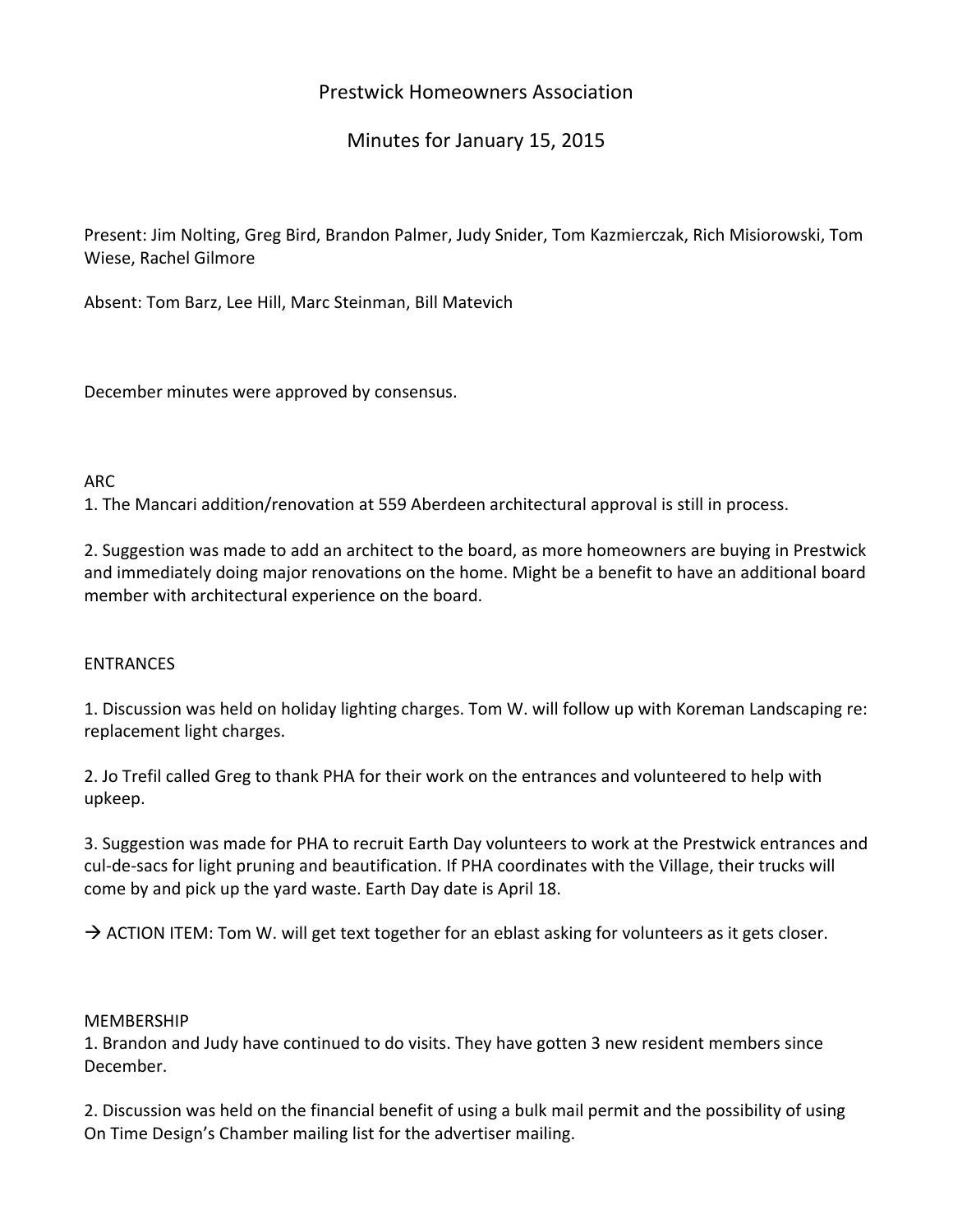$\rightarrow$  ACTION ITEM: Rachel will investigate getting a bulk mail permit and/or On Time Design running our mailings through her permit. She will also ask if OTD has the Chamber mailing list.

Proposed mailing schedule:

Newsletter: out January 31

Dues Letter: out Feb. 15

Advertiser letter: Out Feb. 15

2<sup>nd</sup> Notice letter: Out by end of March

FINANCIAL

1. Tom K reported the following:

- He will prepare a pie chart for newsletter showing the 2014 financials. It will be by categories and use percentages.
- He has the federal tax return prepared. No tax is due. Illinois forms are not yet available.
- PHA has a little over \$16,000 in the bank at the end of the year.

GOVERNMENTAL

No report.

LEGAL

No report.

SOCIAL

No report.

**WEBSITE** 

No report.